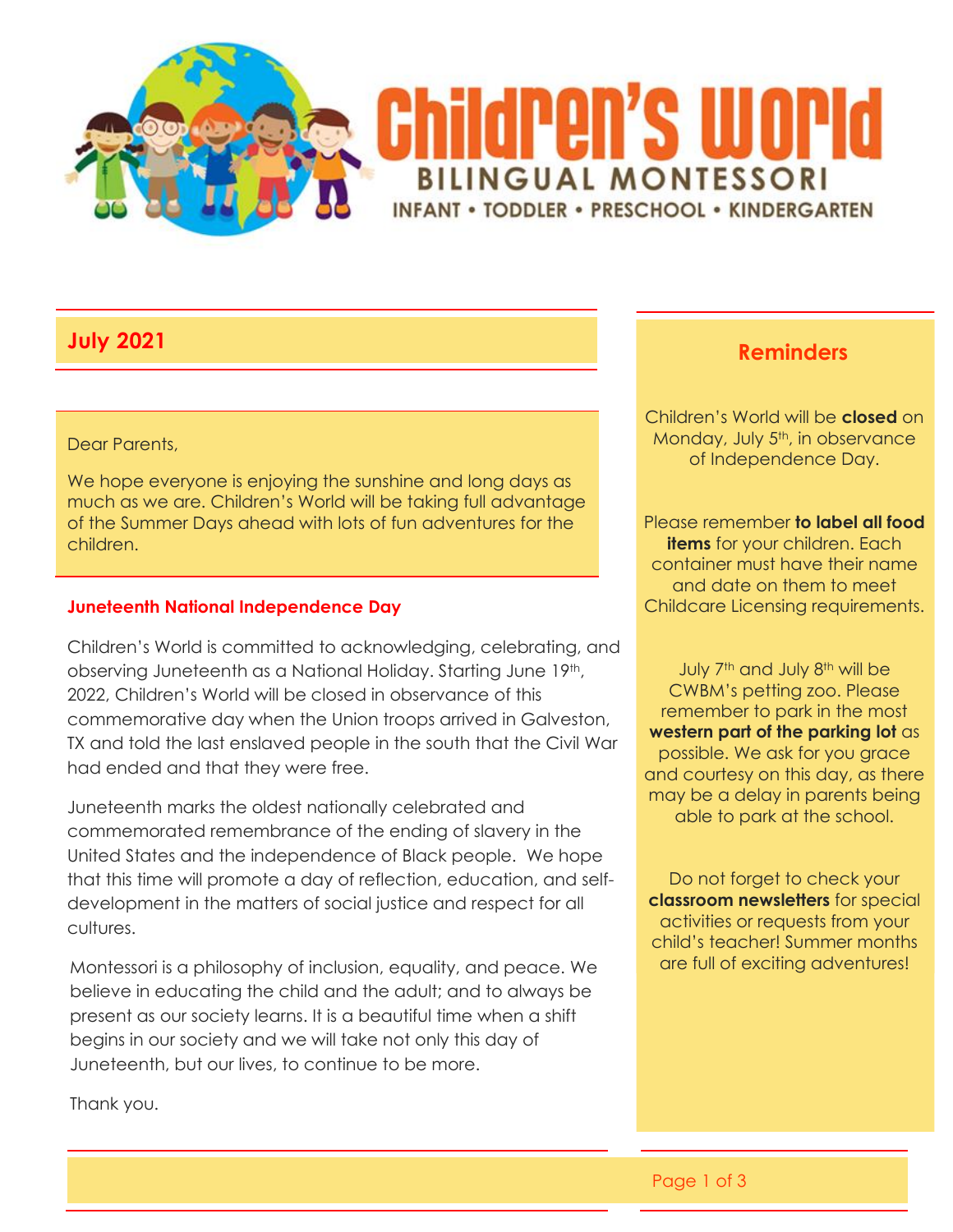### **Petting Zoo**

Children's World is excited to host a Petting Zoo at our school this month. Children in the Younger Toddler, Older Toddler, Preschool and both Pre-Kindergarten classrooms will get to interact with an array of animals at school.

 Goats, kids, lambs, pot belly pigs, ducks and miniature horses will be filling up the parking lot on Wednesday, July 7<sup>th</sup> and Thursday, July 8<sup>th</sup>.

 Younger Toddler (Ms. Maria and Ms. Betty's classroom) and Older Toddler (Ms. Yesenia and Ms. Bianka's classroom) will meet with the animals on Wednesday.

 Preschool (Ms. Francisca and Ms. Lisa's classroom), Pre-Kindergartens I & II (Ms. Maria and Ms. Alicia) will meet with the animals on Thursday.

Children who do not attend on the day scheduled for the petting zoo are welcome to join their classroom. Specific times will be announced at the end of this week (July 2nd). Parents are also welcomed to attend and be a part of the event!

#### **Tuition Increase Notice**

On September 1, 2021, Children's World will be implementing a tuition increase for all students enrolled. This is an annual increase that was not implemented last year, due to the Covid-19 Pandemic.

This increase will go towards our staff's salaries, replacement of materials and improvement of facilities. Please find the Fall 2021/2022 School Year Tuitions attached at the end of this newsletter.

Sincerely,

Children's World Bilingual Montessori